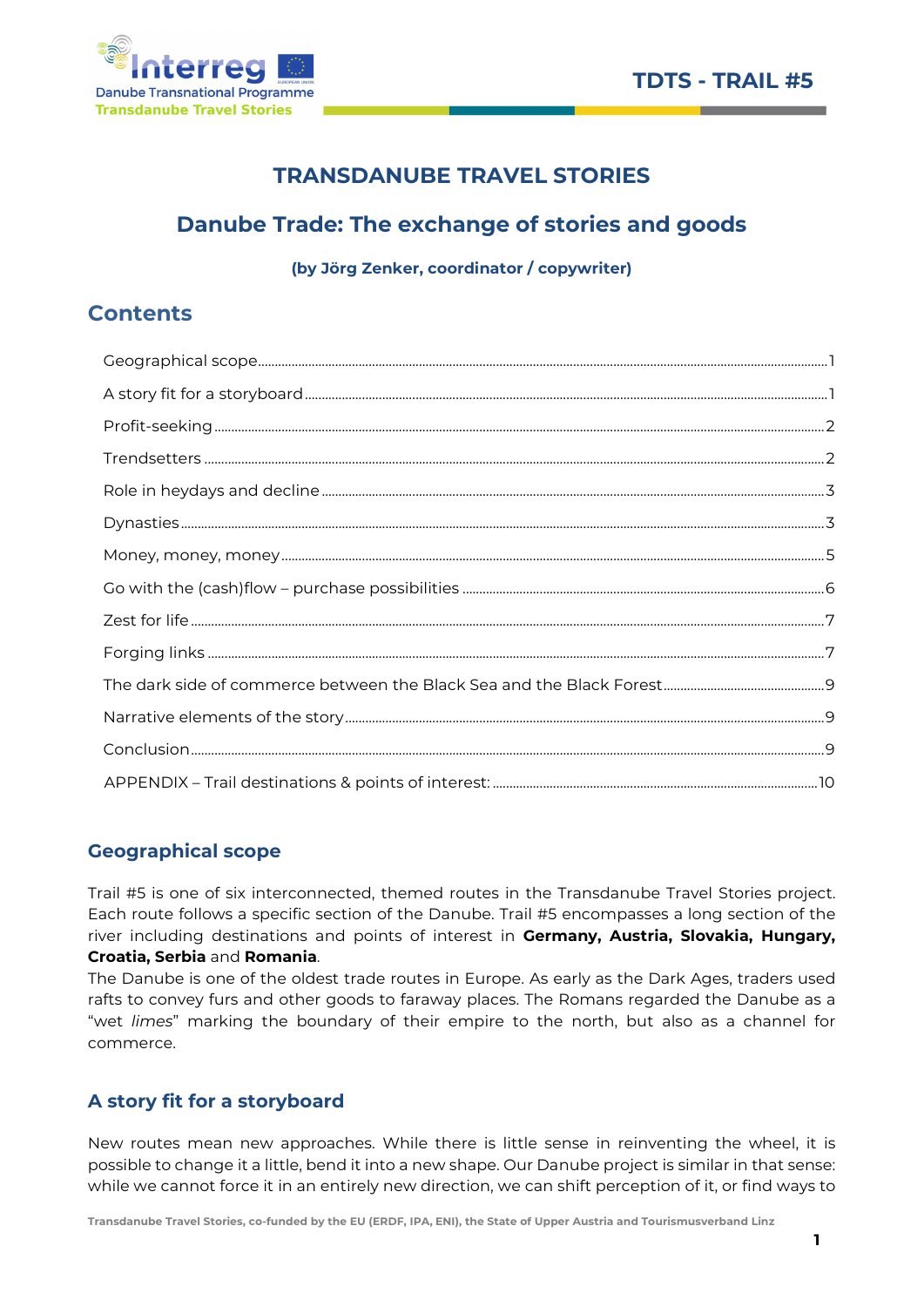

shed light on its tremendous historical significance. This route looks at the merchants who travelled the Danube throughout centuries.

Merchants have traditionally known a great deal more about distant cultures and countries than other professions, particularly merchants of the past. Earlier times saw large groups flocked together in taverns, listening to incredible new tales of other lands and customs, most of them told by a trader. Ulm, where our trail begins, was home to some 21 guilds in the Middle Ages. The largest of them was the merchant guild. These were rich men, of course, but they could also boast another kind of wealth: that of worldly experience. Merchants and tradesmen also gathered in other at cities along the trail including Regensburg, Budapest, and Bucharest. The diversity of cultures along the river's shores makes the Danube region an especially rich one for stories. Modern-day travellers also want to hear those tales; in that sense, they are not so different from the travellers and tavern-goers of bygone times.

## Profit-seeking

How much might an 18th-century merchant stand to profit, for example, if he had purchased wine in Smederevo to sell at the well-known wine market in Ulm? While closing the sale he might have told the purchaser about Smederevska Jesen, the famous wine festival, as a way to promote his product, reinforce his relationships and perhaps even eventually raise his prices – a "win" in more ways than one. Profits have a ripple effect, affecting nearly everyone and everything around. The effect is there even when the only real benefit is a good experience, as we expect to have with our trip. Sustainable thinking is the wave of the future. How can we travel in a way that leaves no traces? How can we benefit from something and give back at the same time? This kind of thinking goes beyond the profit-centric "art of the deal" to focus on intercultural exchange.

Merchants in the Danube region obviously had ample opportunities to broaden their horizons, as their movement from country to country, city to city shows. Another fascinating aspect is the Ottoman-influenced bargain culture seen mostly in the Balkan Peninsula, which stands in contrast to the more fixed-price culture found on the western section of the river. While markets named after their historical focus (e. g. pig market, fish market, thread market) appear in communities from Regensburg to Linz, cities such as Sfantu Gheorghe in the east feature vestiges of the traditional bazaar. Historically, the goods sold at these locations varied not only by the region, but also according to the trade routes to which they were connected (Prague, Venice, etc.). Two goods in particular – wine and iron – appear nearly everywhere along the route, as does steel as we approach the modern era. But this is also a story of salt, snails, slaves, soldiers, clothes, grain, and more.

### **Trendsetters**

Trends usually revolve around novelty and products. In that respect, merchants have not only been innovators, but also a source of new ideas and fresh inspiration. Have a look at where some of the world's best-known inventions saw the light of day, including Budapest, birthplace of the Rubik's Cube. Trace the path the product took to Germany (though this particular modern commodity was not ferried along the Danube.)

"We crave for new sensations but soon become indifferent to them. The wonders of yesterday are today common occurrences."

Nikola Tesla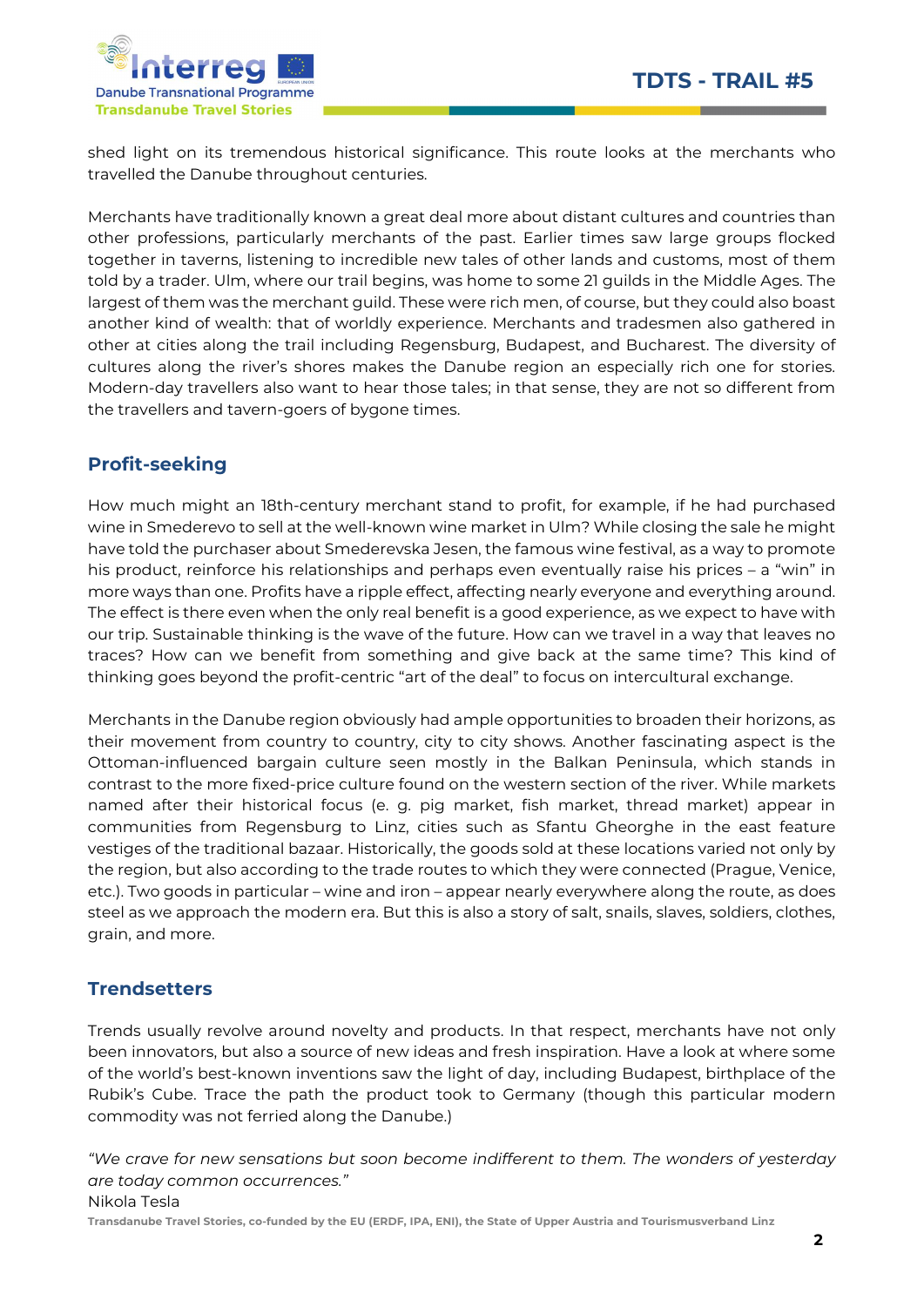

### Role in heydays and decline

Every city has its heyday and low point, and these often go hand in hand with the ups and downs of commerce. Ulm enjoyed particular prosperity in the 14th century, when medieval consumers craved its reputable, high-quality products. Similarly, steel production in Smederevo brought an influx of people to the city, making it an important Danube port.

## **Dynasties**

"A person should always teach his son a clean and easy trade, and pray to the One to Whom wealth and property belong, as there is no trade that does not include both poverty and wealth." Jewish proverb

Jewish communities faced legal restrictions and hostilities that made a strong international network all the more imperative. Many of these families have branches in a number of metropolises along trade routes. The Kiechels in Ulm, the Runtingers in Regensburg … every one of these cities is home to a number of families that have traded goods for centuries, from generation to generation.

One obvious way of connecting cities and conveying their history of trade is to tell the story of one of these merchant dynasties.

There are of course drawbacks to that approach: something that might seem easy to convey to a tourist might be hard to find in reality. Even if we were to pinpoint a family that was as widely ramified as rquired in our case, it would be like finding a needle in a haystack. Especially as we would want to cover as many eras as possible.

This is where a bit of creativity could come in. Tourists could be introduced to a fictional family whose life and fate would be entirely plausible in real life. This would be a family that never produced famous people, but whose members bore witness to every important event in our cities. This kind of creative dodge could simultaneously offer a glimpse of real life in different periods.

It's a never-ending narrative incorporating one of the main tenets of Hollywood magic: an event that is not true, but might as well be or is even better than true.

This kind of historical fiction is also the stuff of a number of legendary novels, including "Buddenbrooks", Thomas Mann's masterpiece chronicling the decline of four generations of a wealthy merchant family from 1835 to 1877. The acclaimed publication won its author the Nobel Prize in Literature in 1929.

Imagine beginning the route with the story of a family that lived in the Danube region. To start with, we would need a family name. If a solo traveller or family is doing the tour, the story could even adopt their last name. An individualised approach might increase the appeal. Genealogy is fascinating, even when the family is fictional. Like any good theatre play, the important thing is to simply inhabit a situation, a stage, sometimes just a feeling. Artistic license guides the rest. What is crucial is that the name and family story are the only fictional elements of the information along the trail. The fiction should serve to illuminate genuine, lived history. What follows is a brief attempt at such a story: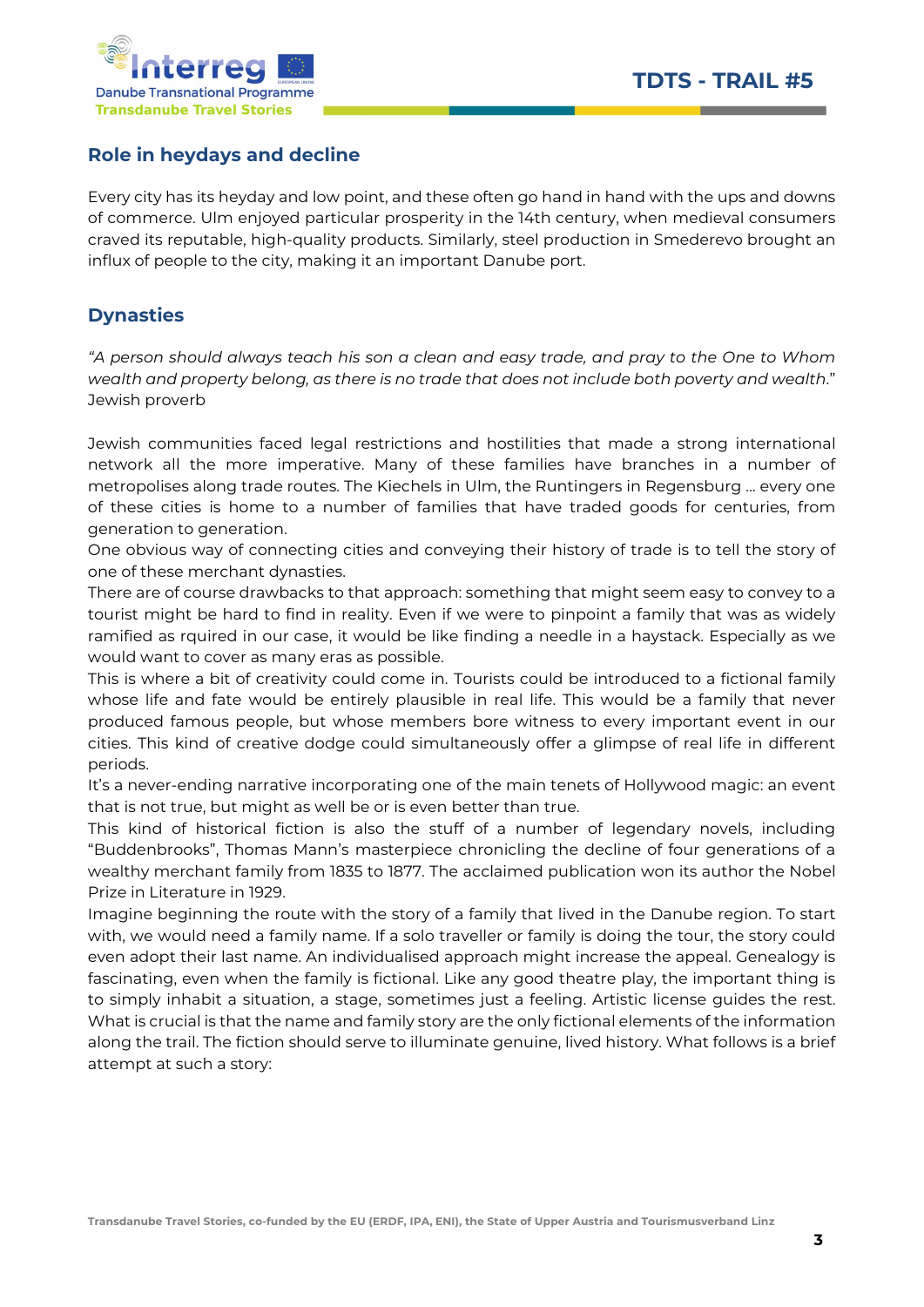



© https://www.loc.gov/pictures/resource/bellcm.23682/?loclr=blogloc public domain

Merchant Johann Leberecht "Steiner" (surname can be changed) was born in 1829 and died in 1902. The history of his family can be traced as far back as the 12th century and is documented in a number of papers, receipts, diaries, and parish registers. Johann himself penned a four-volume chronicle of the Steiner family history, complete with a meticulous index that makes it easy to identify every city and location along the trail. Originally from Wessobrunn, Bavaria, the Steiners enjoyed a brisk business trading a variety of different goods including wine, salt, and – for a short time – even pianos.

Johann's death in 1902 did not mark the end of the Steiner story. His descendants – though decidedly less prosperous in recent decades – can be found all over the region.

That was the introduction, to (possibly) be continued. Individual fictional family members could give accounts of history from their individual points of view, but we do not actually need a long story; only a few short "bites" to pique travellers' interest.

Another opener could be the following (italic font to indicate fiction): Elisabeth Steiner, a niece of Johann L., fell in love with a Jewish merchant from Pest. Though the couple faced many obstacles, they eventually married in 1875. Elisabeth moved to Hungary …

This fictional tidbit would be followed by facts: Jews comprised nearly 60 percent of all Hungarian merchants in the second half of the 19th century, and it was many years before they could enjoy the same rights as Christian Hungarians. Though a number of important institutions resisted this lifting of legal restrictions – including the Catholic Church – the community's sterling reputation as traders and a belief that they would eventually make the country more wealthy contributed to their acceptance.

Many Jewish sites can still be found in Budapest today, among them Nagy Zsinagóga, the largest synagogue in Europe. Located in Dohány Utca (Tobacco Street), it also called the "Tobacco Temple". That same building complex also includes the Magyar Zsidó Múzeum (Hungarian Jewish Museum), built where Zionist movement founder Theodor Herzl's parental home once stood. And so on …

Visitors are given a glimpse of Jewish history, the trading tradition, the problems and joys of life. They have the option of delving deeper into the topic (e. g. by visiting the museum), immersing themselves in the Jewish way of life (e. g. in the synagogue) or taking a walk back in time (e. g.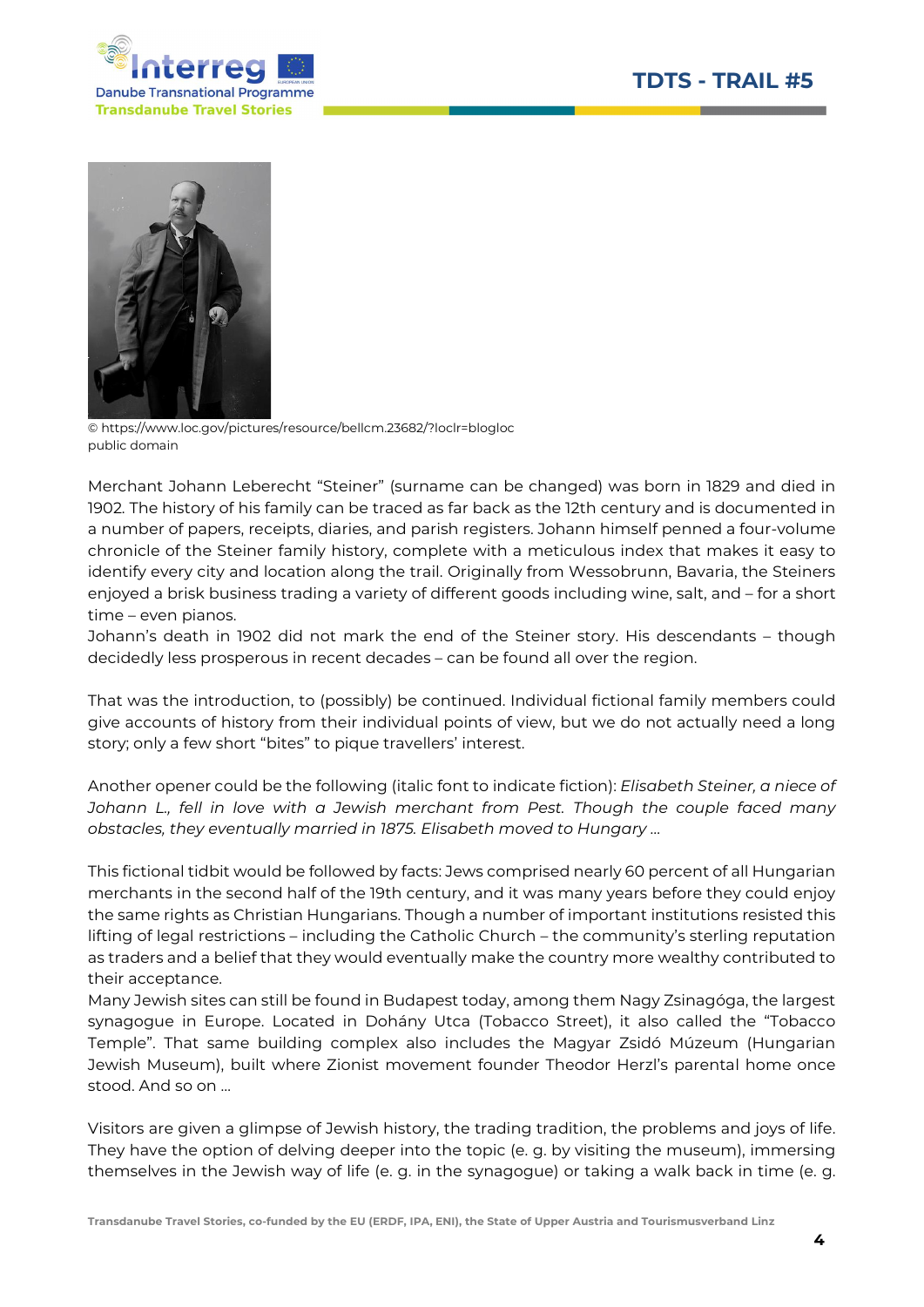

with a stroll down Tobacco Street). They are given the opportunity to be part of the narrative with each city, era and location they visit.

This family produced all kinds of characters: from scammers and inventors to scoundrels, heroes and humbler types, so the story is always colourful and partners at the particular points of interest have room to be creative. There are a number of easy ways to link that fictional family with experiences or particular institutions.

### Money, money, money

The sole purpose of trade is profit. The profit margins for trade could be remarkably high, particularly for those who bought in Bucharest and sold in Ingolstadt, for example. This profit motive is a crucial part of the story and should always be kept in mind.

This particular section – as one might guess from its rather musical heading – is focused on the hard currency itself.

Money, money, money changed hands a number of times en route from A to B or B to A, and the coins jangling in pockets were not always what one might expect. While currencies always varied from era to era, country to country, different coins were used even within a country, especially within what is now Germany. A trip from Ulm to Ingolstadt in the 17th century would also have been a journey through many different territories, each with their own coinage. Coins are a fascinating part of the story and help shift perception, allowing visitors to see the area in a new light.

One famous example is the Guldenthaler of Ulm, minted in 1704. French and Bavarian troops besieged the city during the War of the Spanish Succession. In April 1704, the conquering commander demanded at first 265,106 Gulden, then another 150,000 just seven days later. The demand had to be met by the 25th of April. Should the citizens refuse to pay, the troops would sack the city of Ulm. Ulmers ultimately prevented destruction by hastily melting all the silver they could find. This so-called "siege coinage", used as a kind of emergency currency, is notable for its distinct square shape along with the desperate inscription DA PACEM NOBIS DOMINE 1704 ("Oh Lord, give us peace," 1704). An inscription on the reverse tells us the coin's origin – MONETE ARGENT REI P(ublicae) ULMENSIS (Silver Money of the Free Imperial City of Ulm –, pictured along with the city's coat of arms. This is only one example of different currencies circulating within a single city. There are many more historical examples.

Each of the three German cities mentioned above had its own minted currency at some point in history. The fact that Ulm had so many different coins (and even a bill) is a hopeful sign that we might find a sufficient number of other interesting currencies at different points along the trail. No problem if not – our main focus here is facilitating a kind of time travel, something that is also possible with more easily attainable money from another time period.

How might we benefit from the intrinsic fascination with money, this love of the numismatic? We hand it directly to visitors! One could imagine a purse filled with reproductions of various coins, a helpful app or even a simple sheet of paper with pictures of coins.

Those coins can tell stories, as we saw with the square Gulden, but they can also also be used to buy stories at the various points of interest in Danube cities. Much like the fictional family narrative, this currency works as a means of capturing travellers' attention. The purse is akin to a time machine; the coins are like buttons taking you to the year inscribed on their surfaces.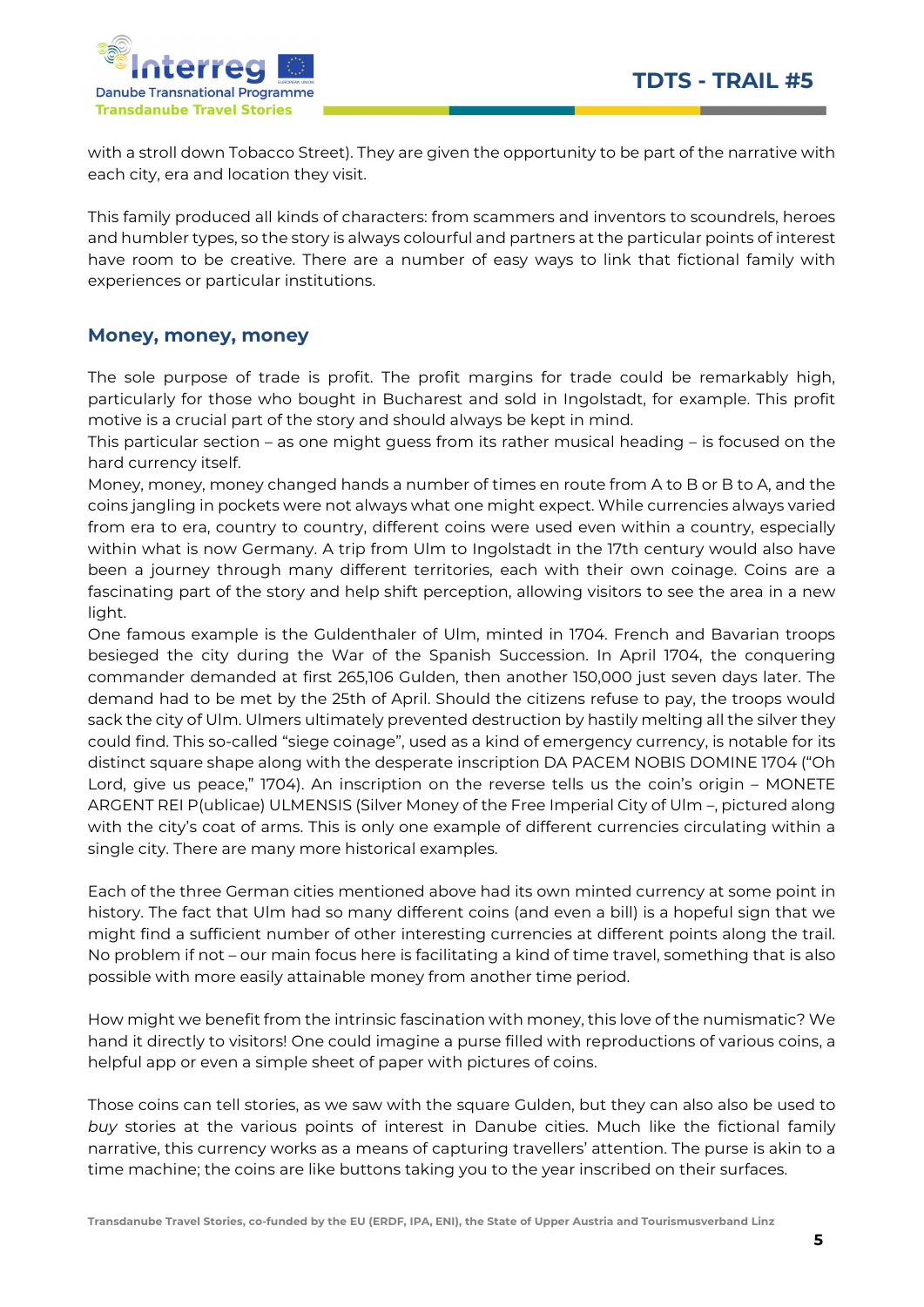

While every city would of course require its own purse, its contents point beyond just the city and its bygone currencies. We should always encourage visitors to move further, whet their appetite for the next station on the trail, create a spark of curiosity and fan the flames.

The more cross-reference between the stations, the better. An example would be if the traveller – let's say the new merchant – were also able to find one coin from another city, perhaps the next city on the trail. If the concept appeals to that particular visitor, then their journey will continue.

### Go with the (cash)flow – purchase possibilities

The narrative provides a number of options for spending money from the purse. The story continues as soon as the vistor sets foot at the destination. It would open with a connection to the fictional merchant family, followed by a glimpse of the location's trade history. An example would be a photo station at what was once a significant marketplace, perhaps with a backdrop that shows the area in its heyday. Visitors can pull out their phones and shoot a selfie of themselves standing at that same spot 150 years ago. Beside them is a black-bearded man attempting to sell them a recalcitrant pig. This is one idea of the kind of experience we are looking for.

Here is another: a visitor notices an 1850 coin in their purse, one connected to a specific point of interest. What real value did a guilder have in the mid-19th century? While it's difficult to convert to euros or other contemporary currencies, various charts estimate a guilder's buying power to be between 12 and 15 euros, depending on what you aim to buy. Other interesting topics include the average income at a specific place and point in history. We should note here that the coin should only serve to arouse interest and encourage visitors to explore on their own, as too many facts can be overwhelming. The draw of this trail will be its ability to be both engaging and informative at the same time, appealing to the visitors' need for action, experience, and intuitive exploration.

The sheets of paper (or app) present three options for spending the money: A, B, or C. It's up to the institution behind the point of interest to fill in the content for those three options. A guilder, for example, can be used to buy A) two chickens (1 chicken = 24 Kreutzer, 1 guilder = 60 Kreutzer in southern Germany at that time, so someone who drives a hard bargain could afford up to three chickens); B) 60 eggs; or C) a trip to a nearby restaurant for good food and drink. The game might go on to explain the positive or negative impact of your purchase. What's important here is the new dimension that the coin opens, along with the real purpose of it: buying power.

"A person should always divide his money into three: one third in land, one third in commerce, and one third at hand." Jewish proverb

Conclusion:

A purse filled with old coins and currencies lends itself to a number of different narrative approaches to trade, era and history. One could even explore the Roman Empire if the money is virtual (i. e. on the mentioned app), true to the saying PECUNIA NON OLET (Money does not stink).

"If I had Strasburg's arms, Augsburg's charms, Nuremberg's esprit, Venice's mastery and Ulm's money, I would be the wealthiest man in the world." 15th-century saying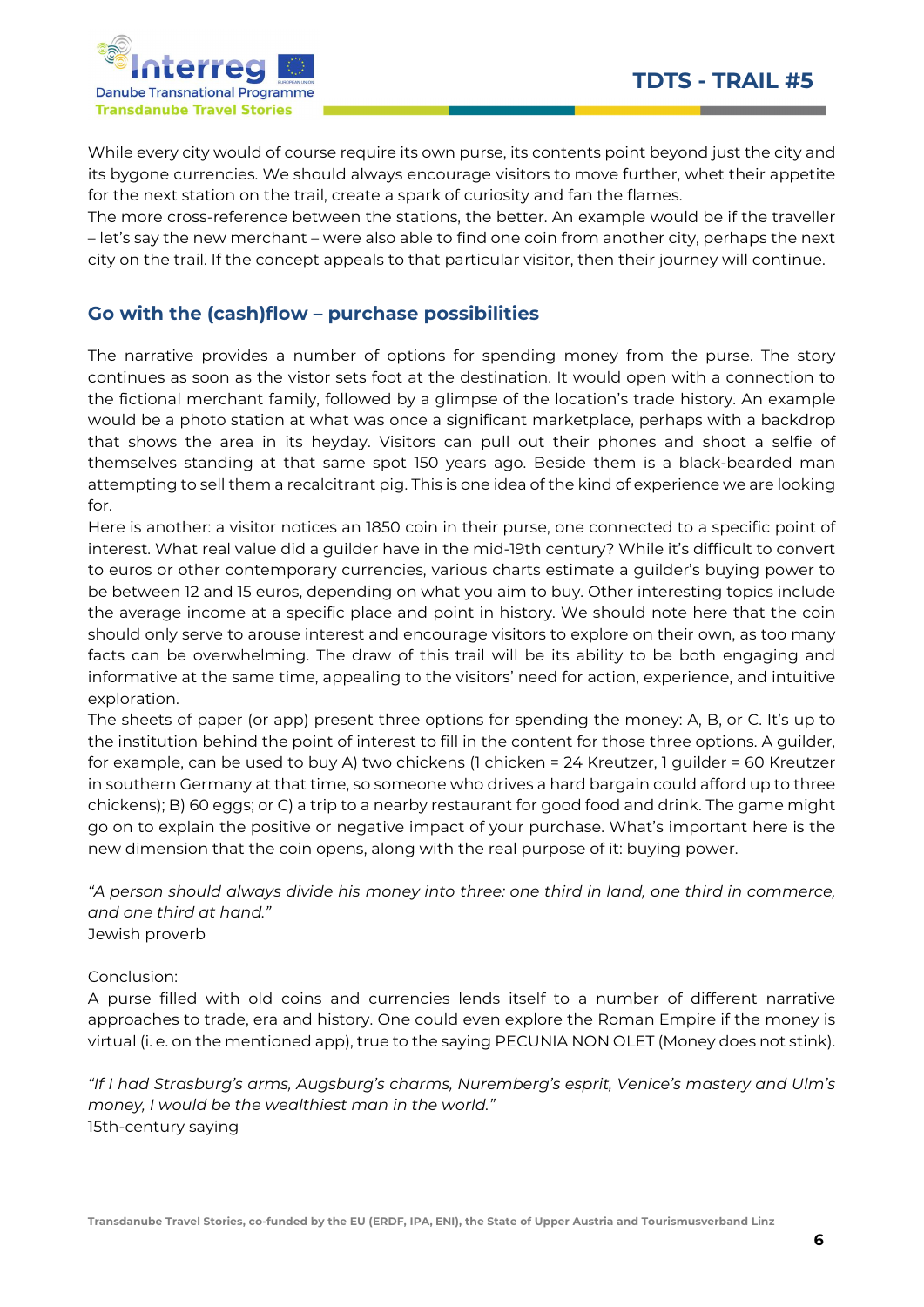

## Zest for life

Other vital aspects of Trail #5 include its festive tradition and overall exuberant zest for life. One of the three options for spending money might be a visit to a local, season-appropriate festival. Festivals are closely tied to trade and should definitely be included on this route.

The Perpetual Diets convening in Regensburg – with one session in Ulm and one in Bratislava – attracted merchants from all over, and the atmosphere of these could easily be described as festival-like in medieval times. Interesting sights in Regensburg include the former assembly hall of the Perpetual Diet of Regensburg, but the route also covers a number of village folk- and wine festivals along the way. Examples include the Volksfest in Neu-Ulm, the Urfahraner Markt fairground in Linz, the Donaufestival (Danube Festival) in Krems, the annual Busójárás celebration in the town of Mohács or the yearly Gator Fest in Zmajevac. Why not immerse oneself in a festival, past or present? How much was a ticket 100 years ago, and what attractions did it have in store?

## Forging links

This connection to the next city on the trail would ideally be more than our foreign coin. In the best case, we could incorporate a real story from the actual history books. As mentioned, iron works can be found all along our route. Philipp Jacob Wieland – founder of Wieland-Werke AG, now a multinational market leader in semi-finished metals with branches on most continents – began his career as a humble bell founder. As a travelling apprentice on his three-year-and-oneday journeyman period from 1817 to 1820, he resolved to visit every important bell foundry in Europe. He travelled on foot from Ulm via Linz and Bratislava to Ofen (German: Buda; now Budapest), where he stayed to study under a bell founder by the name of Müllner for four weeks. Wieland's fascinating travelogue "Ich sehnte mich danach, die Welt zu sehen" ("I Longed to See the World") gives a vivid first-hand account of the "Sau Winckel", a dance fest celebrated by the people of Ofen and Pest. As he notes in his description of the two villages in 1817, "Ofen also has beautiful nature and warm baths (...) Pest is very lively, a gathering place for many different nations, but very muddy." (p. 44)

Stories like these – of people with humble beginnings who eventually became some of Ulm's most prosperous, highly taxed citizens – are in themselves fascinating, and a closer look at these wandering apprentices is always worthwhile. They aren't just a historical phenomenon, either. Some 2,000 apprentices journeyed as the COVID-19 pandemic hit, with many travelling far beyond Europe in their three years of work and study. So where do they go and where do they stay along the way, what are their customs? How do they describe other parts of the world, how do they envision their future? These black-clad travellers can still be seen wearing loose ribbon ties – the colour of which indicates their profession – and the guild mark on their belts. Historically, their coin purses looked a bit like ours as we follow the trail: filled with a multitude of local currencies.

The connecting link btween places is usually not hard to find. After all, exchange is a definitive trait of all trading cities. Take, for example, an event just before the turn of the millennium: the traditional, once grand but later unfortunately dilapidated Café Gerbeaud at Vörösmarty tér 7 in Budapest has reopened after extensive renovation, its splendour restored. Renowned for its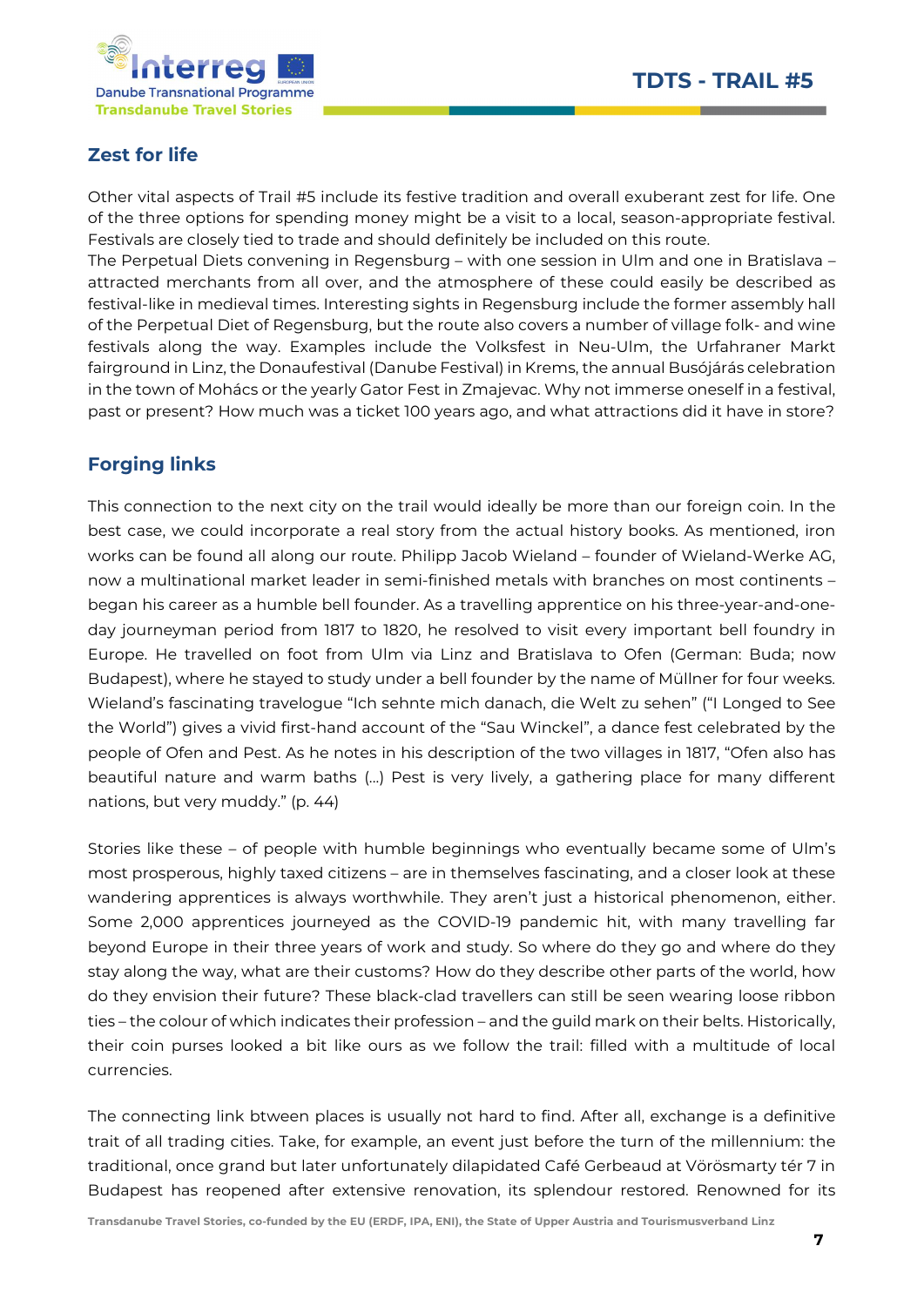

Rococo-style ceiling stucco, glistening chandeliers and fine wood furniture, the coffeehouse has been at the pulsating centre of the city since 1870. Hungarian Romantic composer Franz Liszt sipped coffee in its walls, as did Empress Elisabeth of Austria, Queen of Hungary.

Café Gerbeaud founder Henrik Kugler's travels as a confectioner journeyman took him to eleven European capitals. After years unter the stewardship of Kugler and his successor Émile Gerbeaud, the coffeehouse was nationalised in 1948. Then, in 1995, a hairdresser from Ulm bought the crumbling coffeehouse and restored it to its former glory. Admittedly, Erwin Franz Müller's days as a practicing hairdresser were long behind him: "Drogerie Müller", the billionaire entrepreneur's eponymous drugstore chain, is one of the most important in Europe. The Müller success story has close ties to the Danube region. As of 2019, the chain had 87 stores in Austria, 83 in Croatia, 38 in Hungary and 18 in Slovenia. But it all started in 1953, with a hairdresser in Ulm opening a business.

On September 3, 1991, the company's founder fulfilled a long-awaited dream: an impressive Müller department store opened in Ulm's Hirschstrasse, one of the busiest pedestrian zones in Baden-Württemberg, Germany. Seven years later, on October 16, 1998, in Budapest, Müller celebrated 140 years of Café Gerbeaud. He had just managed to reopen the illustrious Hungarian institution. Six weeks later, he was awarded the "Golden Sugar Loaf" in Frankfurt, the food industry equivalent of an Oscar. Müller's empire is one of the top employers in Austria and is widely regarded as one of the most family-friendly companies. In 2018, Austrian Chancellor Sebastian Kurz distinguished the company founder with the Great Silver Medal of Honour for Services to the Republic of Austria, one of the country's highest awards. Müller also owns Kozmo, a Croatian grocery retailer.

A visitor stands in front of one of Müller's stores – perhaps in front of the entrepreneur's muchyearned-for department store in Ulm – and pulls a 500-D-Mark note from his or her (possibly virtual) purse. In 1998, when the coffeehouse opened in Budapest, it was the second largest banknote in Germany. Depending on the story and its associated links, that visitor might work out how many kilos of roasted coffee they could buy in the department store. A pound cost 7.52 D-Marks at the time.

But the note itself also has a story to tell. Take a closer look at the bill! The man with the fur collar and pageboy haircut is not Gérard Depardieu. He, too, is from Ulm – a man by the name of Hans Maler zu Schwaz. Or so one assumes from the image seen here: a portrait painted by Maler himself.

A signature indicates that Maler was born around 1488 in Ulm. He was court portraitist to the Kaiser in Innsbruck and died in Schwaz, Austria, sometime around 1526. A visitor might pass the city on their their travels through the Danube countries. Though the portraitist of course rendered the Habsburgs (three paintings of King Ferdinand I, four of Anna of Bohemia and Hungary, …), he also painted a number of merchants, especially and including the upper-bourgeois Fugger family. His paintings are also featured in the Louvre.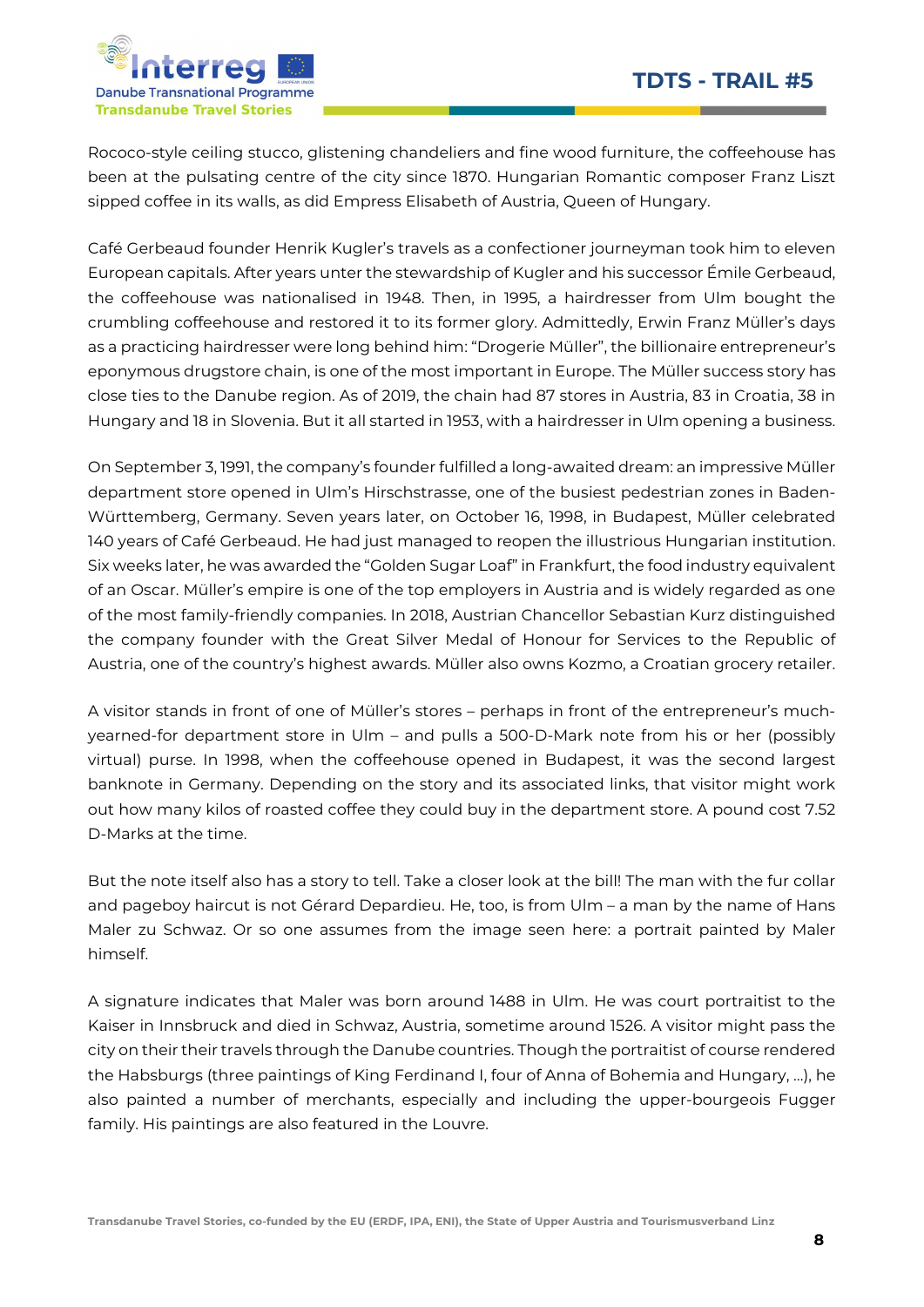

### The dark side of commerce between the Black Sea and the Black Forest

There are, of course, many ways to view trade through a more critical lens, and it is high time we did. Where Danubian waterways once saw slaves conveyed from one end to the other, the modern equivalent is prostitutes – including many human trafficking victims. More than 90 percent of the women in German brothels are actually from Romania, and this type of trafficking should be included in the debate as well. One of the fundamental tenets of trade consists in the win-win situation facilitated by the exchange of goods and currency. But where do these "commodities" come from, where do they go? Few bother to ask. And yet the closer we look at this particular kind of story, the more concerning it gets. So maybe the euro, the forint or the leu in our purse are the currencies we focus on the most. While there is a chance of change in the present, the story of human trafficking could also be told through historical events. One dark Dunube tale from the Roman Empire is its enslavement and sale of Thracians to richer provinces. Another 19th-century story involves the sale of prisoners to benefit Franz Ludwig Schenk von Castell, a wealthy Swiss nobleman near Ulm. The so-called "Malefizschenk von Oberdischingen" built his own penitentiary and profitably populated it with prisoners from all over southern Germany and Switzerland – this is yet another business model where the suffering of human beings has lapsed into obscurity. So, there are enough stories, both frequently-told and other, forgotten ones. All are true, none is all black or entirely white. Let's tell them!

### Narrative elements of the story

Genealogy – intriguing, even if it is fictional Numismatics – fascinating facts about various currencies Dealing – compare prices and goods througout history Love and fear – your fictional family suffers, but also enjoys life Cultures – connect with unfamiliar mentalities and customs Indulgence – eat and drink, but also learn Critical thinking – insight into the darker sides of commerce (slaves, fraud, …)

## Conclusion

Each of the stories visitors are presented with on the trail should catch their attention, engage them at the emotional level. Each of them should spark a desire to travel to places on the route, but they should also be customisable to wherever the interested travellers find themselves, if this is the only stop on their journey. The Danube region with its diverse trade routes is a wonderful setting for this kind of story-rich experience.

We need new ideas, new approaches, new courage!

"I don't care that they stole my idea. I care that they don't have any of their own." Nikola Tesla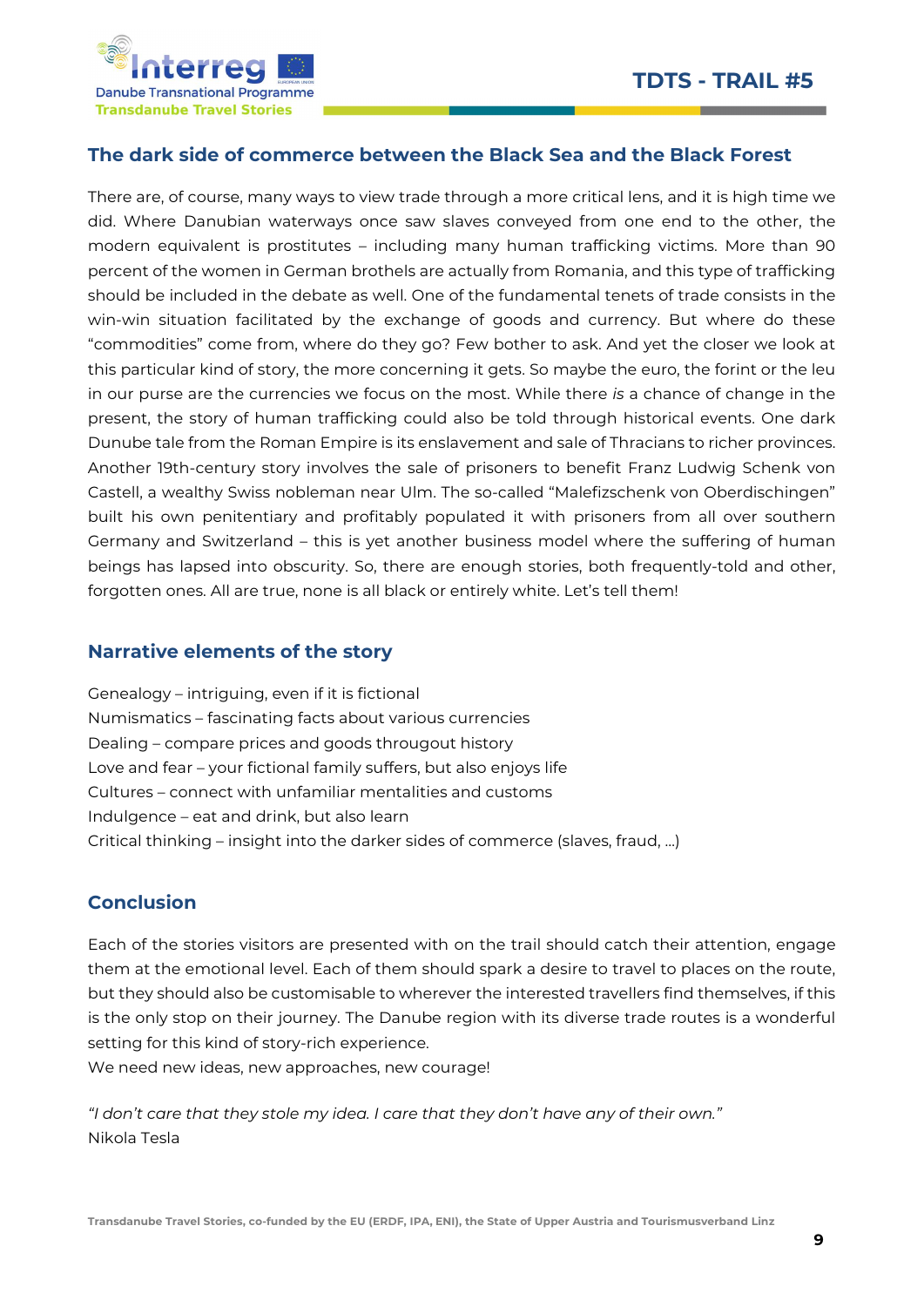



# APPENDIX – Trail destinations & points of interest:



- Germany: Ulm, Ingolstadt, Regensburg
- Austria: Engelhartszell, Aschach, Ottensheim, Linz, Mauthausen, Grein, Krems, Neusiedel
- Slovakia: Bratislava
- Hungary: Budapest, Mohács
- Croatia: Zmajevac, Vukovar, Ilok
- Serbia: Belgrad, Smederevo
- Romania: Hunedoara, Bucharest, Sfântu Gheorghe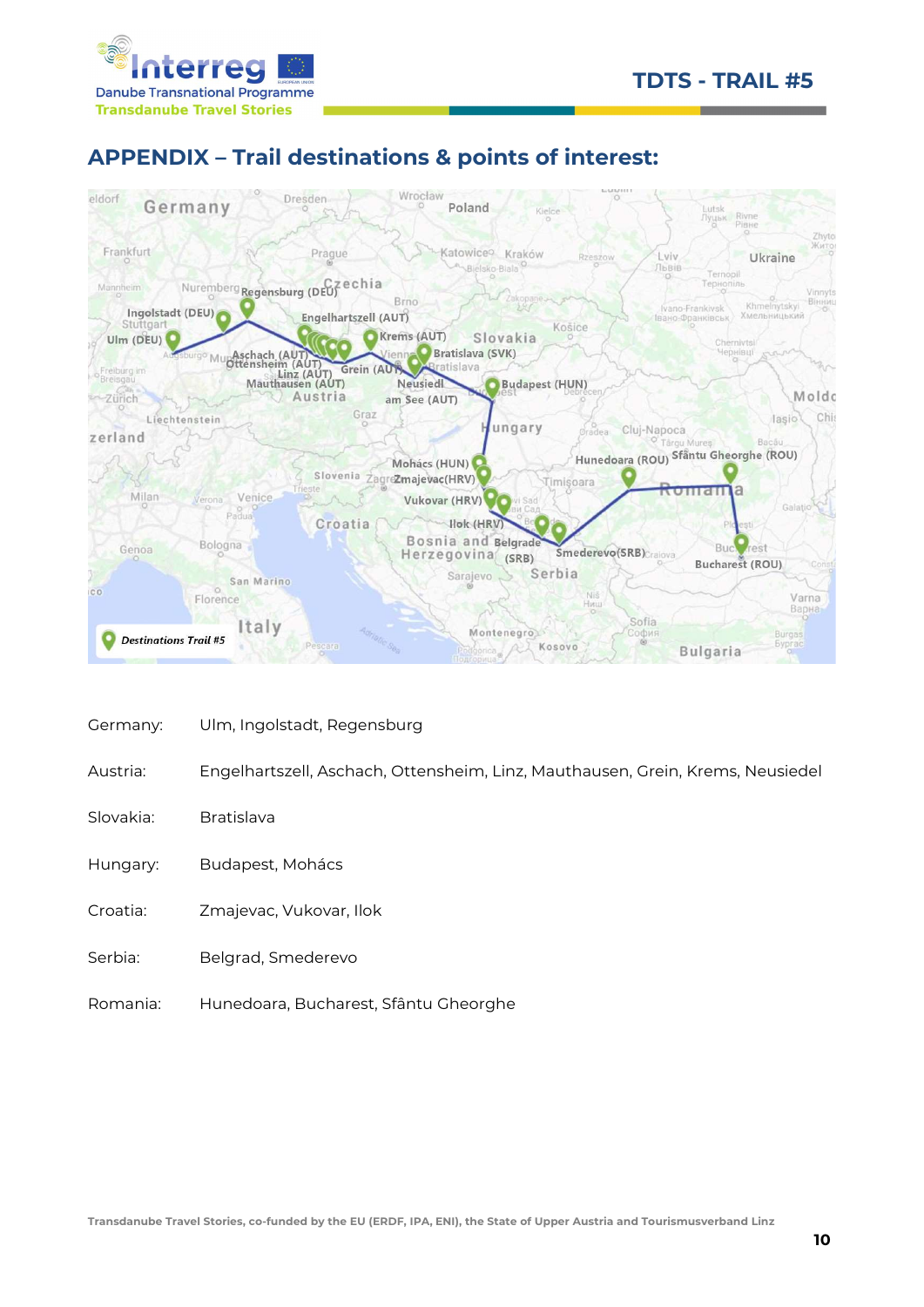

#### Ulm

The **historic town hall**: long before its current purpose, the Renaissance-era building was a market and meeting place for traders. Butchers peddled their cuts in an eight-metres-tall **market** hall.

Ulm's squares retain the flair of their lively former marketplaces. A few still bear the original name. One example is the **Weinhof**: once the largest wine market in Swabia, it now sees the annual Schwörrede, a ceremonial speech and public accounting by the mayor on the balcony of the Schwörhaus (Oath House).

The Schwörrede is a festive, tradition-steeped occasion that citizens of Ulm treat as a holiday. Another age-old event known as the *Fischerstechen* ("fishermen's joust") has been held every four years since the 15th century. The joust has entertained many a historical ruler, some of whom wrote vivid accounts of the event.

The area's brisk trade is as far-ranging and diverse as it was when the merchants' guild was the largest of Ulm's 21 guilds. The **Wieland-Werke**, to name just one example, is the largest manufacturer of semi-finished metals in the world.

#### Ingolstadt

Today's fifth-largest Bavarian city is home to Bavaria's **oldest university**. Rich in student joie de vivre and home to a number of well-regarded restaurants, it also boasts a lively theatre scene. Visitors interested in Ingolstadt's rich Danube trade history should certainly pop into the Stadtmuseum (City Museum), but also the Spielzeugmuseum (Toy Museum). The interactive children's museum highlights an interesting collection of toys but also sheds light on the trade

of that particular commodity.

The **Audi factory** is the current driving force of the economy and underscores Ingolstadt's success in shifting waterway-based trade to the road.

The **Audi Museum Mobile** offers insights into that development.

#### Regensburg

The city boasting Germany's most picturesque **Danube bridge** - a stone crossing over which traders pushed their goods-laden carts as early as the Middle Ages – had its own mint early on. Famed 17th-century astronomer Johannes Kepler links it to Ulm, the city we just mentioned. Ulm features the so-called Kepler kettle, a cauldron-like boiler Kepler cast to aid in measurements and callibrations. The caldron gave merchants and buyers a standardised way to measure their goods. The Regensburg **house where Kepler died** is also still there, along with a vivid account of his life. We'll be hearing from him again when we get to Linz.

Merchants flocked to the city during the **Perpetual Diet**, a veritable who's-who of 17th century European life.

Regensburg also marks the end of the **historic Bavarian Iron Route**, a onetime major transport channel that links numerous industrial and cultural monuments in Bavaria. It was along this route that metals and semi-finished products from the Upper Palatinate were conveyed to Regensburg.

Transdanube Travel Stories, co-funded by the EU (ERDF, IPA, ENI), the State of Upper Austria and Tourismusverband Linz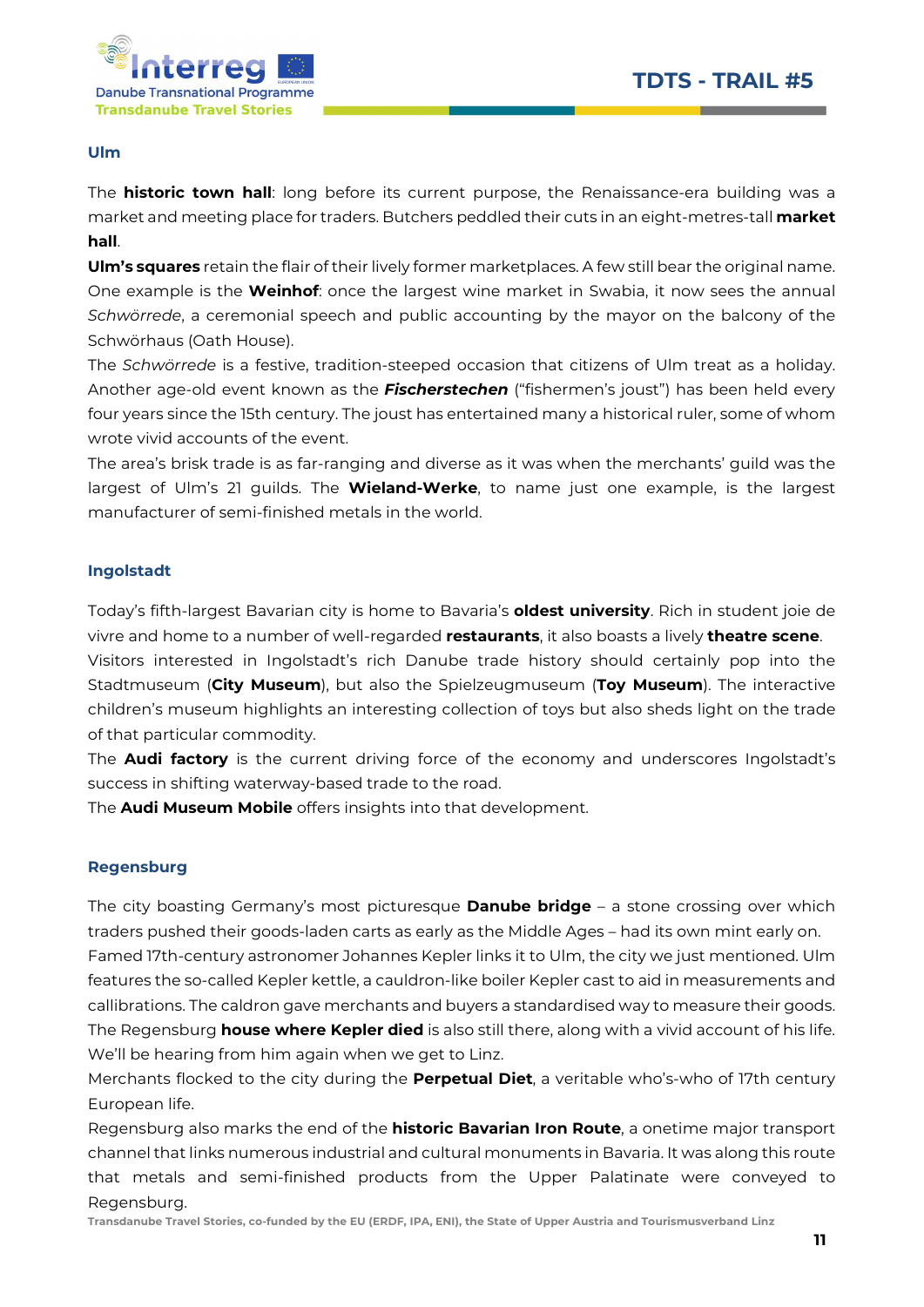

#### Linz

Markets are also fairs, which generate sales but also fun and thrills. The most popular in Linz is the Urfahraner Markt, a biannual fair featuring rides, firework shows and a number of other attractions.

Passionate shoppers should head to the Linzer Landstrasse, Austria's busiest shopping boulevard outside of Vienna. Cruise past Linz's massive **harbour complex** for a look at Europe's largest graffiti gallery – the factory buildings of Mural Harbor. For further glimpses of the river's historic trade, look no further than the nearby Danube ports of Engelhartszell, Aschach, Ottensheim, Mauthausen and Grein.

#### Krems

Krems, like a number of other cities on our route, had its own **medieval mint**. While its autumnal **Donaufestival** satisfies our need for exuberant expression and joie de vivre, much of its commerce comes from the cultivation and harvesting of grapes. Austria's white wine capital also has its own 150-year-old viticulture school. Kunsthalle Krems is a former tobacco factory turned exhibition hall; the Mauthaus (former duty house) and Salzstadel (historic salt store) in nearby Stein bear witness to a centuries-old trade tradition.

#### Neusiedl am See

Like Krems, Neusiedl am See is a vineyard town. Another significant economic driver is **metal** processing, a sector it shares with many other cities along our route. Its lido, a popular leisure destination in the summer months, draws visitors from Vienna and southern Germany alike.

#### Bratislava

Bratislava charged a toll beginning in the 11th century. This city was an important business and trade hub in the second half of the 19th century. The **reception building** once used for the Bratislava-Tyrnau Railway gives some idea of this transit infrastructure's flair; it was soon joined by railway connections to Vienna and Pest.

Dominating the cityscape is the **castle** featured on the Slovakian euro. Coin collctions at the **Slovak National Museum** bring medieval trade to life.

#### Budapest

Bridges represent connections, and thus also stand for trade. The famous Széchenyi Chain **Bridge** of Budapest, a suspension bridge, reflects the iron trade mentioned in the description of our route.

Near the Liberty Bridge is the Great Market Hall, which was the nation's leading trading centre until 1932.

Budapest's colourful history and joie de vivre can also be experienced in the famous **Budapest** thermal baths.

Transdanube Travel Stories, co-funded by the EU (ERDF, IPA, ENI), the State of Upper Austria and Tourismusverband Linz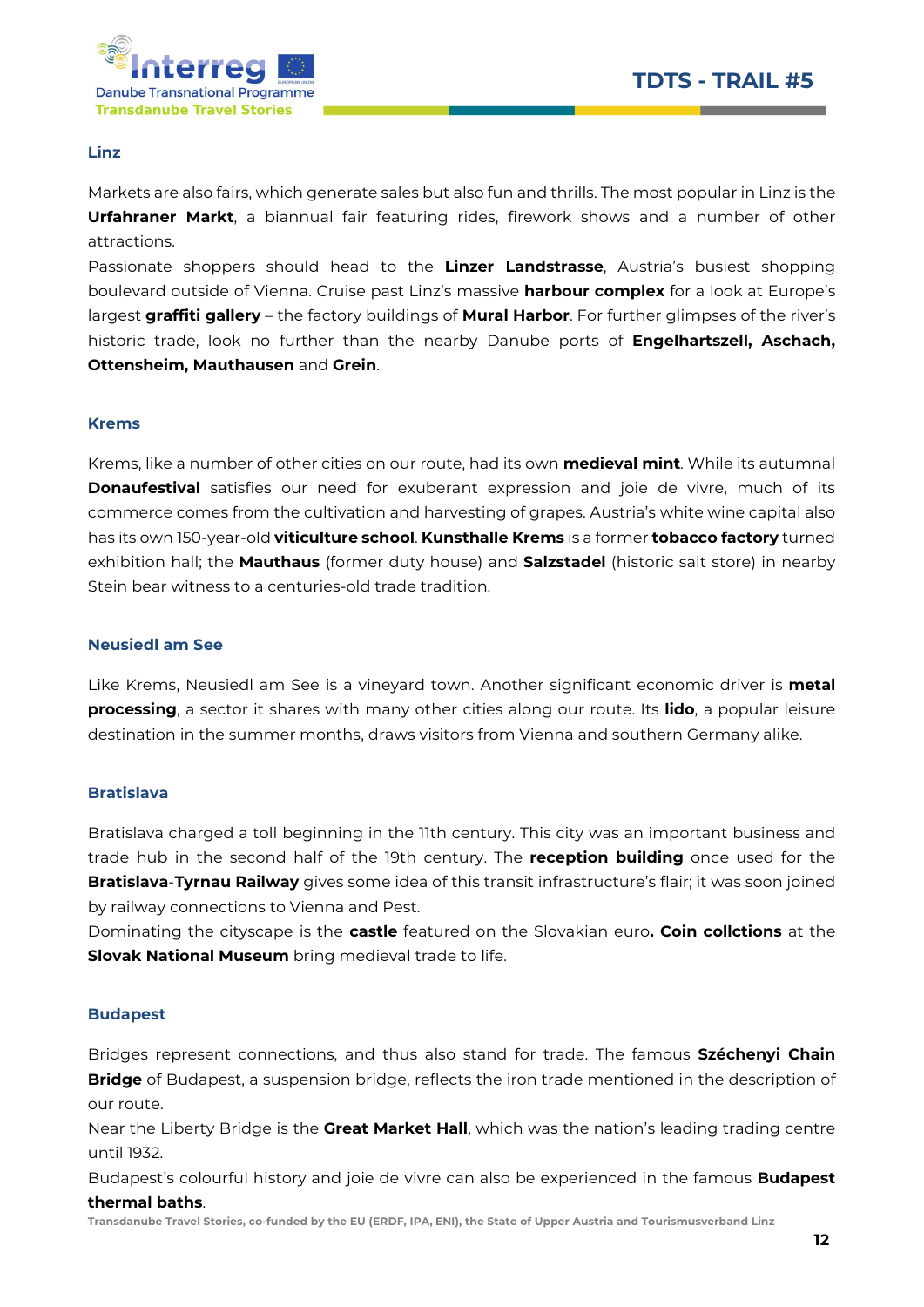

#### Mohács

Folklore and joy abound at **Busójárás**, the annual celebration of the Šokci. Glance at the signs for an idea of the town's multilingualism and multiethnicity, both past and present: Hungarian, German and Serbian are practically everywhere you look. The Battle of Mohács in 1526 marked yet another turning point in the history of trade along the Danube. A number of **memorials** in and around Mohács commemorate the consequential massacre.

#### Zmajevac

This village in the Baranja region is an important wine-growing area in Croatia. The unique, centuries-old, so-called "gators" are little houses, often partially buried or tucked into a hillside. Most are surrounded by a brick wall and have a wine cellar. The annual Gator Fest on the last weekend of September is a testament to the people of Zmajevac's zest for life: it is widely considered the wildest, most fun-filled wine festival in the Danube region.

#### Vukovar / Ilok

The important Port of Vukovar is an interesting place to consider trade along the Danube. **Borovo** was the former Yugoslavia's largest shoe factory. Mostly abandoned and significantly damaged in the war, only a few of its halls still stand. They are testament to the gut-wrenching end of the former Tito state.

Wine and fishing dominate trade in Ilok. The area is known for its white wine.

#### Belgrade

Where gates are thrown open, trade begins. The **Belgrade Fortress** is considered the gateway to the Balkans. More than 30% of Serbs work in the city. The **Nikola Tesla Museum** focuses on physics and the biography of one of Serbia's most successful export geniuses. Another must-see is Knez Mihailova Street: Belgrade's main pedestrian and shopping zone is protected by law as one of the oldest and most valuable landmarks in the city.

#### Smederevo

This historic town, about the size of Ulm, is where the river Jezava meets the Danube. The city's exciting history, with its changing allegiances to Serbia, the Ottoman Empire and the Archduchy of Austria, has always been a place of pronounced cultural diversity and lively trade. The city is now home to the largest steelworks in Serbia. Metal processing is a major economic driver here as well. Master works from Smederevo's renowned artisan blacksmiths enjoy wide appeal. Wine cultivation is important for the region, as is its Smederevska Jesen, a much-loved wine harvest festival. Also linked to this wine-growing tradition is **Villa Obrenović**, a summerhouse of the royal Obrenović dynasty.